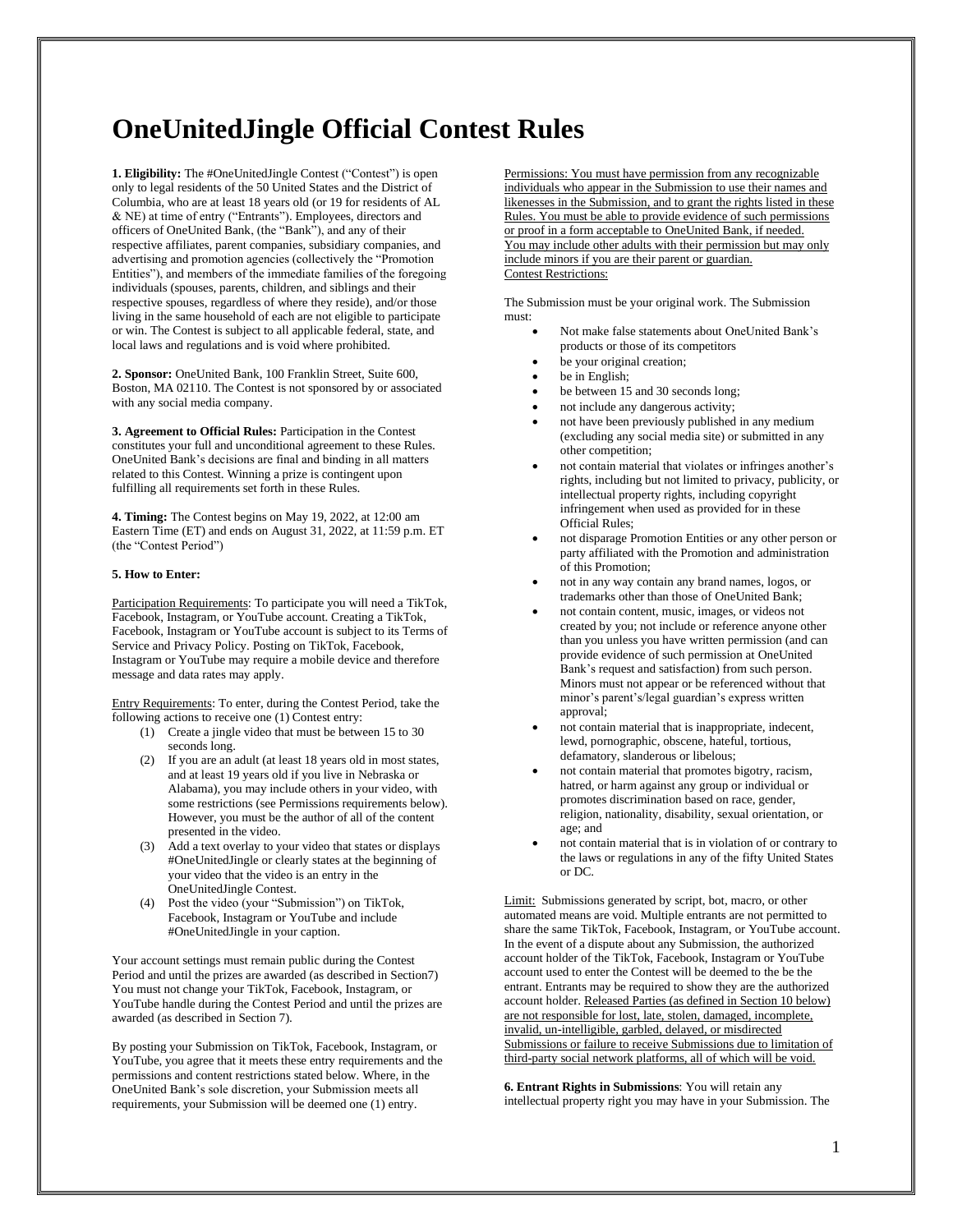protection of any such intellectual property is your sole responsibility. If you win and accept the Prize, the terms of Section 12 will apply.

**7. Winner Determination**: Winner Determination: By August 31, 2022, OneUnited Bank in its sole discretion will select the winning entry (the "Winner") from among all eligible Submission. The Winner will be notified by direct message to TikTok, Facebook, Instagram, or YouTube. Upon written agreement to the terms of the Contest, the Winner will be announced publicly. Failure to respond to the direct message notification within three (3) business days will be deemed forfeiture of the Prize and an alternate potential Prize Winner may be selected at OneUnited Bank's sole discretion.

**8. Winner Requirements**: On or after August 31, 2022, a Potential Prize Winner will be notified by OneUnited Bank through direct message to TikTok, Facebook, Instagram, or YouTube, and will be directed to provide name, mailing address, email address, social media handle and date of birth to confirm eligibility and for prize fulfillment purposes three (3) business days. The Potential Prize Winner will be required to sign and return an Affidavit of Eligibility, Waiver of Liability, Publicity Release Forms (where legal), or a Prize Acceptance Eligibility/Liability Release, which must be received by OneUnited Bank within four (4) business days. Once received, the Potential Prize Winner becomes the Winner.

If a Potential Prize Winner cannot be contacted, fails to respond to the direct message using TikTok, Facebook, Instagram or YouTube as directed, or fails to provide the requested information (including a signed Affidavit, where applicable) within the required time period, the Potential Prize Winner forfeits the prize. If a Potential Prize Winner is disqualified for any reason, the prize will be awarded to another Potential Prize Winner, in OneUnited Bank's sole discretion. OneUnited Bank will use good faith efforts to award the prize by following the winner process described above. If in OneUnited Bank's sole discretion, it does not receive a sufficient number of eligible and qualified Submissions or is unable to award the prize, OneUnited Bank will donate the prize to a charity of its choice.

**9. Prize:** OneUnited shall award the Winner \$5,000 subject to these Official Rules.

**CONDITIONS APPLICABLE TO PRIZE:** Prize is nontransferable, and no substitutions will be made except at OneUnited Bank's sole discretion. Awarding of the Prize is subject to verification of eligibility, submission of all required Assignment and Release Forms, and compliance with these Official Rules and applicable law.

**10. Release**: By receipt of the Prize, the winner agrees to release and hold harmless OneUnited Bank and TikTok, Facebook, Instagram or YouTube and their respective parent companies, subsidiaries, affiliates, suppliers, distributors, advertising/promotion agencies, and each of their respective parent companies and each such company's officers, directors, employees, and agents(collectively, the "Released Parties") from and against any claim or cause of action, including, but not limited to, personal injury, death, or damage to or loss of property, arising out of participation in the Content or receipt or use or misuse of the Prize.

**11. Publicity:** Acceptance of the Prize shall constitute and signify the Winner's agreement and consent that OneUnited Bank and its designee may use, but are not required to use, the Winner's name, city, state, likeness, photo (including Winner's profile photo), Submission, and/or prize information in connection with the

Contest for promotional, advertising or other purposes, worldwide, in any and all media now known or hereafter devised, including the Internet without limitation and without further payment, notification, permission or other consideration, except where prohibited by law.

**12. Ownership of Winning Submissions:** The Winner shall irrevocably grant, transfer, convey and assign to OneUnited Bank an exclusive right and license to use the winning Submission for promotional purposes for a term of two (2) years. OneUnited Bank shall have the right to use the Submission worldwide and use any type of media that it deems fit. The Winner accepts and acknowledges that OneUnited Bank shall not be obligated to use the Submission and that OneUnited Bank in its sole discretion shall have the right to refrain from using the Submission. OneUnited Bank shall not incur any liability whatsoever to the extent OneUnited Bank chooses to refrain from any exploitation of its rights hereunder. The Winner will indemnify OneUnited Bank, Released Parties, and any licensee of OneUnited Bank against all claims, damages, liabilities, and expenses (including reasonable counsel fees and legal expenses) arising out of any breach of these terms.

**13. General Conditions:** All federal, state, and local taxes are the sole responsibility of the Winner.

OneUnited Bank is not responsible for any typographical or other errors in the printing, the offering, the announcement of any prize, or in the administration of the Contest. OneUnited Bank reserves the right, in its sole discretion to modify, terminate or suspend this Contest should viruses, bugs, technical errors, unauthorized human intervention or other similar causes corrupt or impair the administration, security or fairness of the Contest ("Disruption"). If the Contest is subject to Disruption, OneUnited Bank may award (as applicable) the Prize to an eligible entry received up to the time of the Disruption. OneUnited Bank is not responsible for interrupted or unavailable network, server or other connections, miscommunications, failed telephone, computer hardware, software, and other technical failures of any kind, including injury or damage to any person's device relating to or resulting from participating in or experiencing any materials in connection with the Contest. OneUnited Bank is not responsible for any human error that may occur in the processing of the Content, nor is it responsible for any error, omission, interruption, deletion, defect, communications line failure, theft or destruction of, unauthorized access to, delay in operation, transmission, or distribution of, or alteration of, entry, whether caused by the entrant, or otherwise, any of the equipment or programming associated with or utilized in this Contest, or otherwise. OneUnited Bank reserves the right, in its sole discretion, to disqualify any individual found to be tampering with the entry process or the operation of the Contest; to be acting in violation of these rules; or to be acting in an unsportsmanlike or disruptive manner or with intent to annoy, abuse, threaten or harass any other person. Any use of robotic, automatic, programmed, or similar entry methods will void all such Entries and Entrant will be disqualified. Any attempt by any Entrant to submit entries using multiple/different identities or any other methods will void all such entries, and that Entrant will be disqualified. Entries generated by script, macro, or other automated means or which subvert the entry process are void. If there is a dispute, all Entries will be deemed to have been submitted by the owner of the email account holder associated with registration of the TikTok, Facebook, Instagram, or YouTube account for that entry. For these purposes, an email account holder means the natural person assigned to such email account by the organization responsible for assigning email addresses for the associated domain. INTERNET CAUTION: ANY ATTEMPT BY AN INDIVIDUAL TO DELIBERATELY DAMAGE ANY WEBSITE OR APPLICATION OR UNDERMINE THE LEGITIMATE OPERATION OF THIS PROMOTION MAY BE A VIOLATION